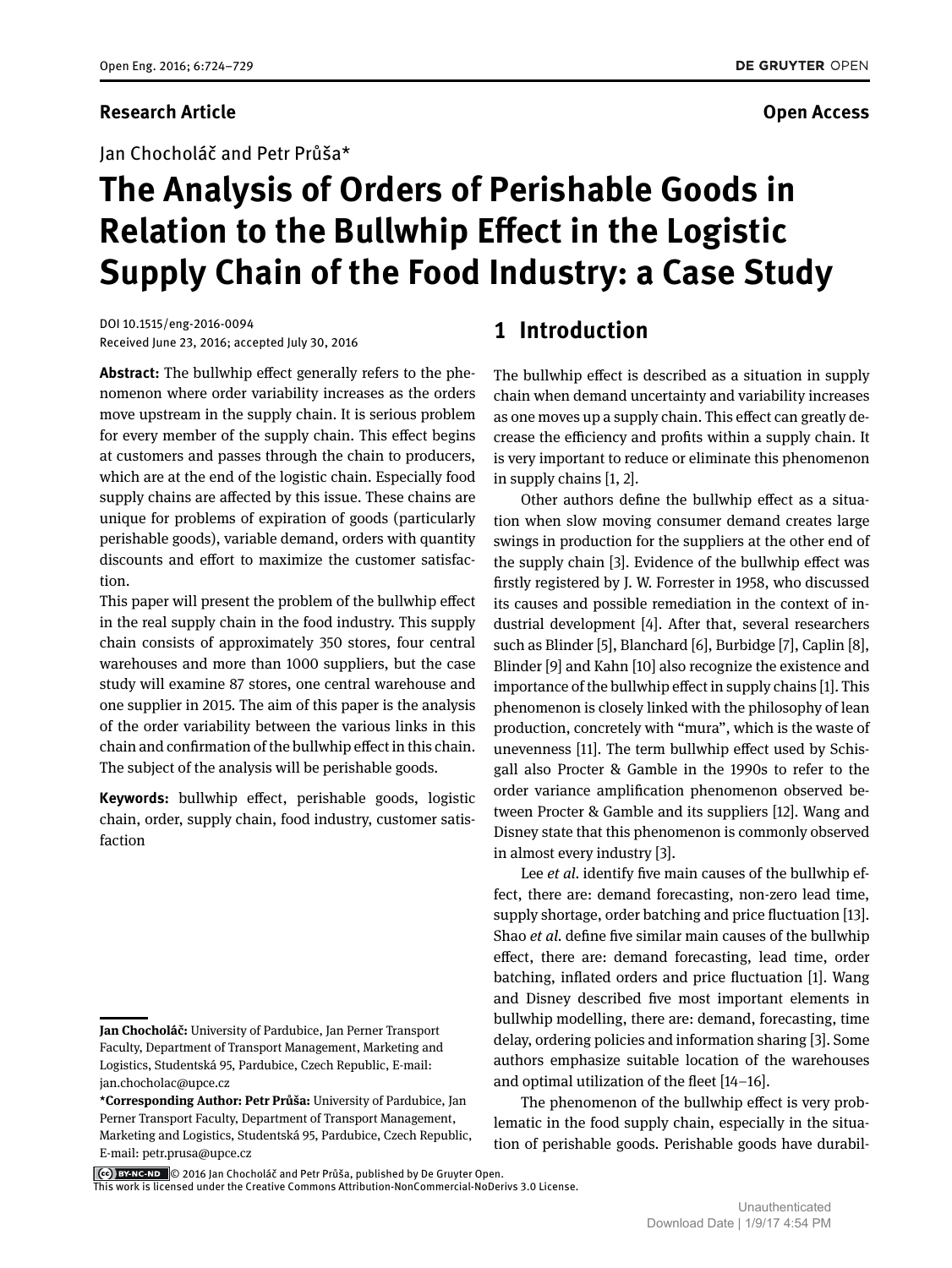ity for several hours or days [\[17\]](#page-4-15). The existence of bullwhip effect in the logistic chain of food industry can cause losses for every member of this chain, reduction of customer satisfaction, reduction of revenues and put requirements on information systems, collaboration and cooperation between every member [\[18\]](#page-4-16). The model of the real food supply chain, where the bullwhip effect was investigated, is illustrated in Figure [1.](#page-1-0) This model consists of producer  $(P_1)$ , which produces milk products. Authors will investigate only one perishable product – fresh chilled milk which has durability of about seven days from production and five days from delivery to the stores. Producer delivers this product to the warehouse  $(W_1)$ , which distributes it to the stores.

<span id="page-1-0"></span>

**Figure 1:** Model of the real food supply chain.

This warehouse supplies 87 stores  $(S_1 - S_{87})$ , which are divided into three groups by annual turnover – Table [1.](#page-2-0) These groups are different by a system of orders and supplies, overall demand and quantity of goods for frontloading. Customers are divided into three groups  $(C_1 - C_{87})$  as stores.

Stores of the mentioned supply chain are divided into three groups by annual turnover in Czech currency. The first group (stores  $S_1 - S_{20}$ ) have annual turnover exceeding 120 million CZK. These stores are supplied seven times a week by delivery system "A – C". This system is based on the supplies delivered 36 hours (at the latest) after ordering goods. Ordering goods and delivering supplies is following: Monday (order) – Wednesday (delivery), Tuesday (order) – Thursday (delivery), Wednesday (order) – Friday (delivery), Thursday (order) – Saturday (delivery), Friday (order) – Sunday (delivery), Saturday (order) – Monday (delivery), Sunday (order) – Tuesday (delivery). In case of promotions, discounts or special occasions stores are supplied by goods for frontloading in the three levels. The level is determined by the sales department and the amount of discounts.

The second group (stores  $S_{21} - S_{59}$ ) have annual turnover between 80 and 120 million CZK. These stores are supplied six times a week by the same delivery system as the first group or by system "A  $-$  D". The last group (stores *S*<sub>60</sub> − *S*<sub>87</sub>) have annual turnover less 80 million CZK. These stores are supplied four or five times a week by delivery system "A –  $C$ " or "A –  $D$ ".

Goods for frontloading are delivered in the three parts before and during promotion. Stores have a possibility to make order with higher amount of goods then is the supply of frontloading. The first level is used in the case of a discount of up to 10 percent off the original price. The second level is used in the case of a discount between 10 and 25 percent off the original price. And the last level (the biggest supply of frontloading) is used in the case of a discount greater than 25 percent.

Authors will investigate the existence of the bullwhip effect between these members of the chain in Figure [1:](#page-1-0) Customers and stores, stores and warehouse and warehouse and producer in 2015.

# **2 Methods**

The existence of the bullwhip effect will be presented in the logistic supply chain of the food industry on the real case study which is the method of the qualitative research based on the study of one or a small amount of situations for application of the findings for the similar cases [\[19\]](#page-4-17).

The definition of the bullwhip effect is the amplification of order volatility along the supply chain. This volatility can be measured by Wang and Disney by the coefficient of variation, variance or standard deviation [\[3\]](#page-4-2). Other authors use comparison the variance between demand and orders or due to data availability use alternatives such as production quantity, sales and shipments [\[3,](#page-4-2) [20](#page-4-18)[–23\]](#page-5-1). Shao *et al.* recommend measuring the bullwhip effect by the ratio of the variance of order quantity experienced by the supplier to the actual variance of the demand quantity [\[1\]](#page-4-0). Authors will use the same approach as Wang and Disney [\[3\]](#page-4-2) and it is standard deviation.

### **2.1 Standard deviation**

Standard deviation  $(\sigma)$  is usually defined as the square root of the variance  $(D(X))$  of a random variable  $(X)$  – Equation 1:

$$
\sigma = \sqrt{D(X)}.
$$
 (1)

Standard deviation  $(σ)$  can be also calculated using the mean value  $(E(X))$  or  $(E(X^2))$  – Equation 2, 3:

$$
\sigma = \sqrt{[E((X - E(X))^2)]}.\tag{2}
$$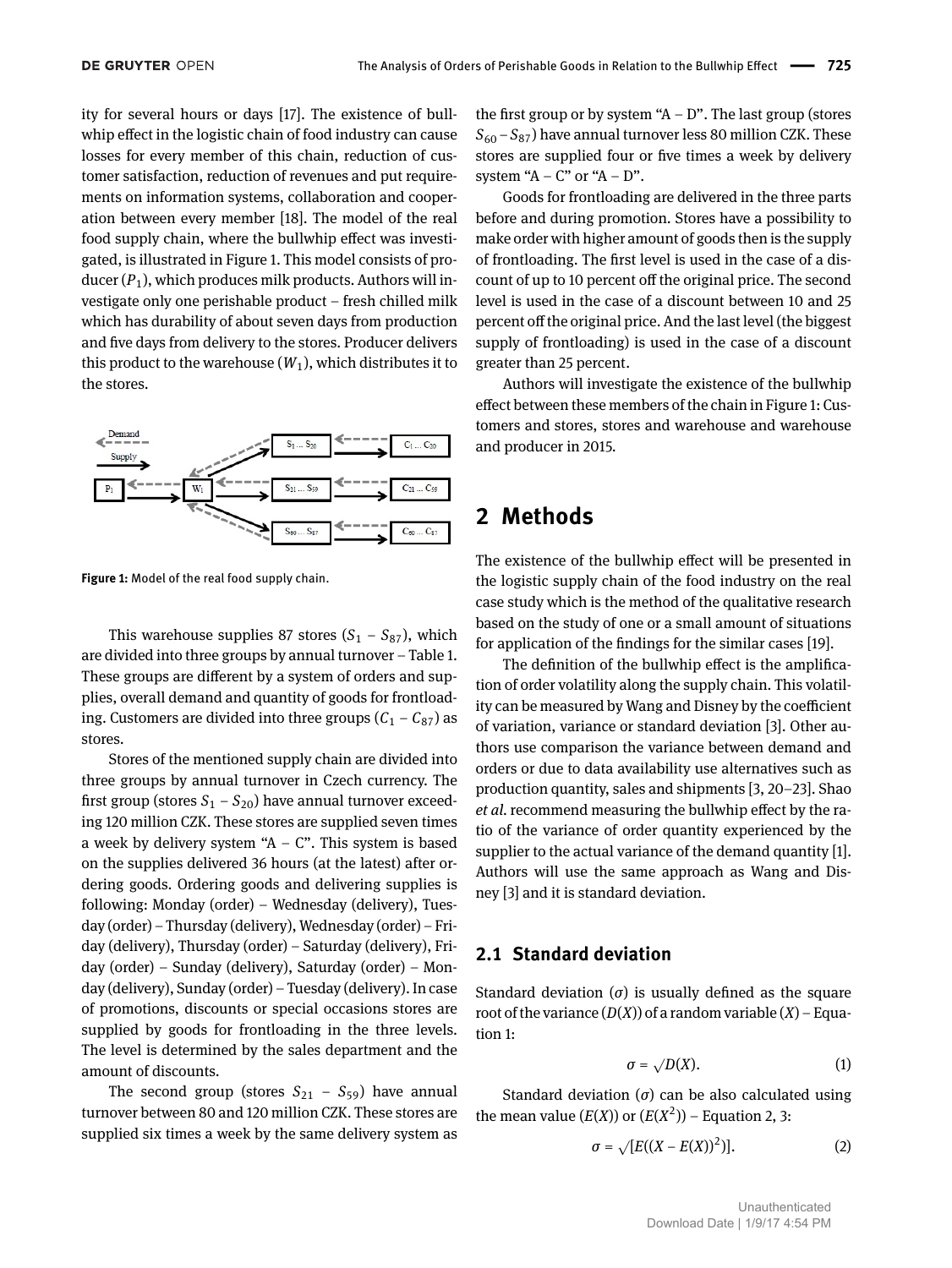<span id="page-2-0"></span>**Table 1:** Comparison of the stores in the food supply chain.

| <b>Stores</b>    | $S_1 \dots S_{20}$    | $S_{21} \dots S_{59}$ | $S_{60}$ $S_{87}$   |
|------------------|-----------------------|-----------------------|---------------------|
| Annual turnover  | >120 million CZK      | 80-120 million CZK    | <80 million CZK     |
| Supply           | 7 times a week        | 6 times a week        | 4 or 5 times a week |
| Delivery system  | $A - C$               | $A - C (A - D)$       | $A - C (A - D)$     |
| Frontloading (A) | 180, 106, 60 cartons  | 90, 30, 0 cartons     | 75, 0, 0 cartons    |
| Frontloading (B) | 180, 120, 90 cartons  | 90, 30, 24 cartons    | 60, 30, 0 cartons   |
| Frontloading (C) | 240, 180, 120 cartons | 90, 60, 42 cartons    | 60, 30, 12 cartons  |

$$
\sigma = \sqrt{[1/n \cdot \sum (x_i - (1/n \cdot \sum x_i)^2)]}.
$$
 (3)

#### **2.2 Variables**

The demand  $(W_D)$  of the warehouse  $(W_1)$  is equal to the supply  $(P_S)$  of the producer  $(P_1).$  The overall demand of the stores is identified as  $(S<sub>D</sub>)$ . It consists of: overall demand of the stores  $(S_1 - S_{20})$ , which is identified as  $(S_{DA})$ , overall demand of the stores  $(S_{21} - S_{59})$  which is identified as  $(S_{DB})$  and overall demand of the stores  $(S_{60} - S_{87})$  which is identified as  $(S_{DC})$ . These relations are in the Equation 4, 5, 6, 7:

$$
S_D = S_{DA} + S_{DB} + S_{DC},\tag{4}
$$

$$
S_{DA} = \sum S_{Di}; i = \langle 1; 20 \rangle, \qquad (5)
$$

$$
S_{DB} = \sum S_{Di}; i = \langle 21; 59 \rangle, \tag{6}
$$

$$
S_{DC} = \sum S_{Di}; i = \langle 60; 87 \rangle.
$$
 (7)

The overall demand of the customers is identified as  $(C_D)$ . This demand is based on the information from stores. It consists of: overall demand of the all customers  $(C_1 C_{20}$ ), which is identified as  $(C_{DA})$ , overall demand of the all customers  $(C_{21} - C_{59})$  which is identified as  $(C_{DB})$  and overall demand of the all customers ( $C_{60} - C_{87}$ ) which is identified as  $(C_{DC})$ . These relations are in the Equation 8, 9, 10, 11:

$$
C_D = C_{DA} + C_{DB} + C_{DC}, \qquad (8)
$$

$$
C_{DA} = \sum C_{Di}; i = \langle 1; 20 \rangle, \qquad (9)
$$

$$
C_{DB} = \sum C_{Di}; i = \langle 21; 59 \rangle, \tag{10}
$$

$$
C_{DC} = \sum C_{Di}; i = \langle 60; 87 \rangle.
$$
 (11)

#### **2.3 Calculation**

The bullwhip effect was calculated as the standard deviation  $(σ)$ . Authors used the comparison of the three standard deviations of the demand of customers ( $\sigma$ <sub>CD</sub>), stores  $(\sigma_{SD})$  and warehouse  $(\sigma_{WD})$ . These standard deviations  $(\sigma_{CD}, \sigma_{SD}, \sigma_{WD})$  were calculated by Equation 12, 13, 14:

$$
\sigma_{CD} = \sqrt{[1/n} \cdot \sum (C_{Di} - (1/n \cdot \sum C_{di})^2)], \qquad (12)
$$

$$
\sigma_{SD} = \sqrt{[1/n \cdot \sum (S_{Di} - (1/n \cdot \sum S_{di})^2)]},
$$
 (13)

$$
\sigma_{WD} = \sqrt{[1/n \cdot \sum (W_{Di} - (1/n \cdot \sum W_{di})^2)]}. \quad (14)
$$

The existence of the bullwhip effect will be confirmed if the standard deviation will increase from customers to producer. This statement is in the Equation 15:

$$
\sigma_{CD} < \sigma_{SD} < \sigma_{WD}. \tag{15}
$$

The difference between  $(S_D)$  and  $(C_D)$ , Equation 16, is loss (*L*) for stores expressed as the number of unsold cartons of the fresh chilled milk which must be discarded.

$$
L = S_D - C_D. \tag{16}
$$

The Equation 16 is possible transform to the monetary expression in terms of lost revenue (*R*) by multiplying the price of one carton (*p*) (Equation 17).

$$
R = L \cdot p. \tag{17}
$$

# **3 Results**

Authors used methods from the second chapter. The overview of the most important results is in the Table [2,](#page-3-0) where is presented the annual demand of the fresh chilled milk. Customers  $(C_i)$  have bought 430 315 cartons  $(C_D)$  of this product in 2015. One carton consists of six bottles of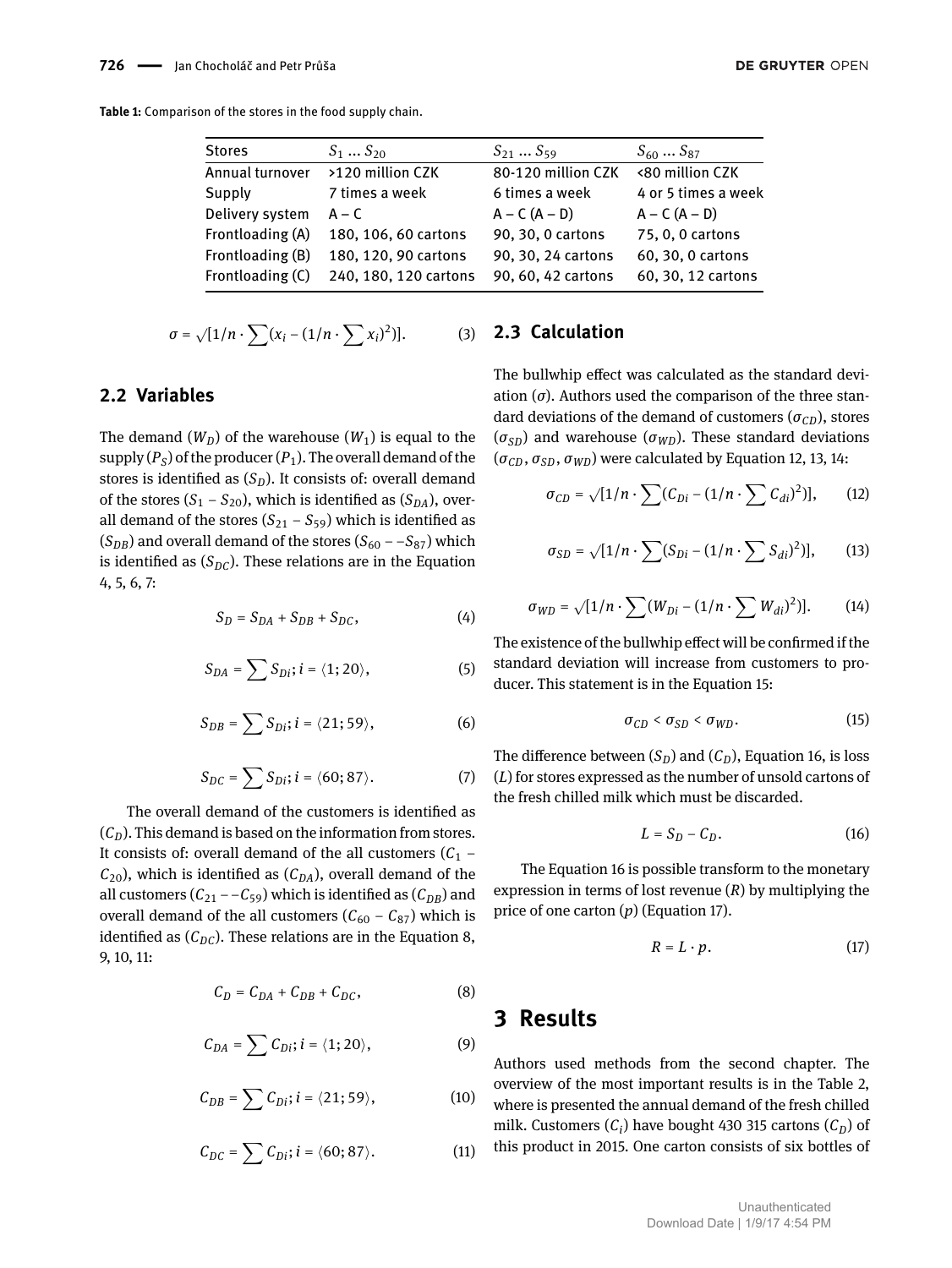the fresh chilled milk. Stores (*S<sup>i</sup>* ) ordered from the warehouse 443 818 cartons  $(S<sub>D</sub>)$ . This amount contains goods for frontloading too. These goods stores have use during promotions, discounts or special occasions. Warehouse  $(W_1)$  ordered 444 000 cartons  $(W_D)$  from the producer  $(P_1)$ .

<span id="page-3-0"></span>**Table 2:** The overview of the annual demand and its standard deviation.

| Number        | Annual          | <b>Standard deviation</b> |
|---------------|-----------------|---------------------------|
| of cartons    | demand          | $(\sigma_D)$              |
| Customers     | $C_n$ = 430 315 | $\sigma_{CD}$ = 4 213.96  |
|               |                 |                           |
| <b>Stores</b> | $S_n = 443818$  | $\sigma_{SD}$ = 4 596.70  |
| Warehouse     | $W_D = 444 000$ | $\sigma_{WD} = 5215.02$   |

The standard deviation of the customers demand  $(\sigma_{CD})$  is 4 213.96 cartons. Stores have the value of this indicator about 4 596.70 cartons ( $\sigma_{SD}$ ) and the warehouse have the standard deviation of the demand about 5 215.02 cartons ( $\sigma_{WD}$ ). The Equation 15 is confirmed, because the Equation 18 is valid:

4 213.96(
$$
\sigma_{CD}
$$
) < 4 596.70( $\sigma_{SD}$ ) < 5 215.02( $\sigma_{WD}$ ). (18)

The loss (*L*) for stores expressed as the number of unsold cartons of the fresh chilled milk which must be discarded (Equation 16) in 2015 was 13 503 cartons. Authors assumed the average revenue of one carton of the analysed product is about 100 CZK (Czech crowns). The lost revenue of the 13 503 cartons of the fresh chilled milk in 2015 was in the analysed supply chain according to the Equation 17 is about 1 350 300 CZK.

It should be observed that the lost revenue is not only the loss for this supply chain because customers may perceive these occasions very negatively and they choose other store for the next purchase

## **4 Discussion**

The process of the demand for fresh chilled milk in 2015 by weeks is illustrated in Figure [2.](#page-3-1) The overall demand of the customers is represented by the blue curve, the overall demand of the stores is represented by the red curve and the demand of the warehouse is represented by the green curve.

The biggest deflections are visible in the  $7^{\text{th}}$ ,  $10^{\text{th}}$ ,  $21<sup>th</sup>$ ,  $29<sup>th</sup>$ ,  $35<sup>th</sup>$ ,  $45<sup>th</sup>$  and  $51<sup>th</sup>$  week. This is caused by promotions, discounts or special occasions as Easter or

<span id="page-3-1"></span>

**Figure 2:** Annual demand (number of cartons) of customers, stores and warehouse in 2015.

Christmas. Stores are frontloaded for these occasions. The amount of frontloading depends on the type of promotions, discount rate and type of the store according to the annual turnover. Figure [3](#page-3-2) presents three types of amounts of frontloading with the type of store  $(S_A, S_B, S_C)$  and the discount rate  $(D_{R1}, D_{R2}, D_{R3})$ .

<span id="page-3-2"></span>

**Figure 3:** Types of frontloading below the type of store and the discount rate (*DR*1, *DR*2, *DR*3).

The amount of the discount rate and the number of the frontloaded cartons corresponds to Equation 19 according to the type of the store  $(S_A, S_B, S_C)$ 

$$
D_{R1} > D_{R2} > D_{R3}.
$$
 (19)

The greatest amount of goods was delivered to the stores from the group  $(S_C)$  assuming the discount rate  $(D_{R1})$ . It was 540 cartons of the fresh chilled milk divided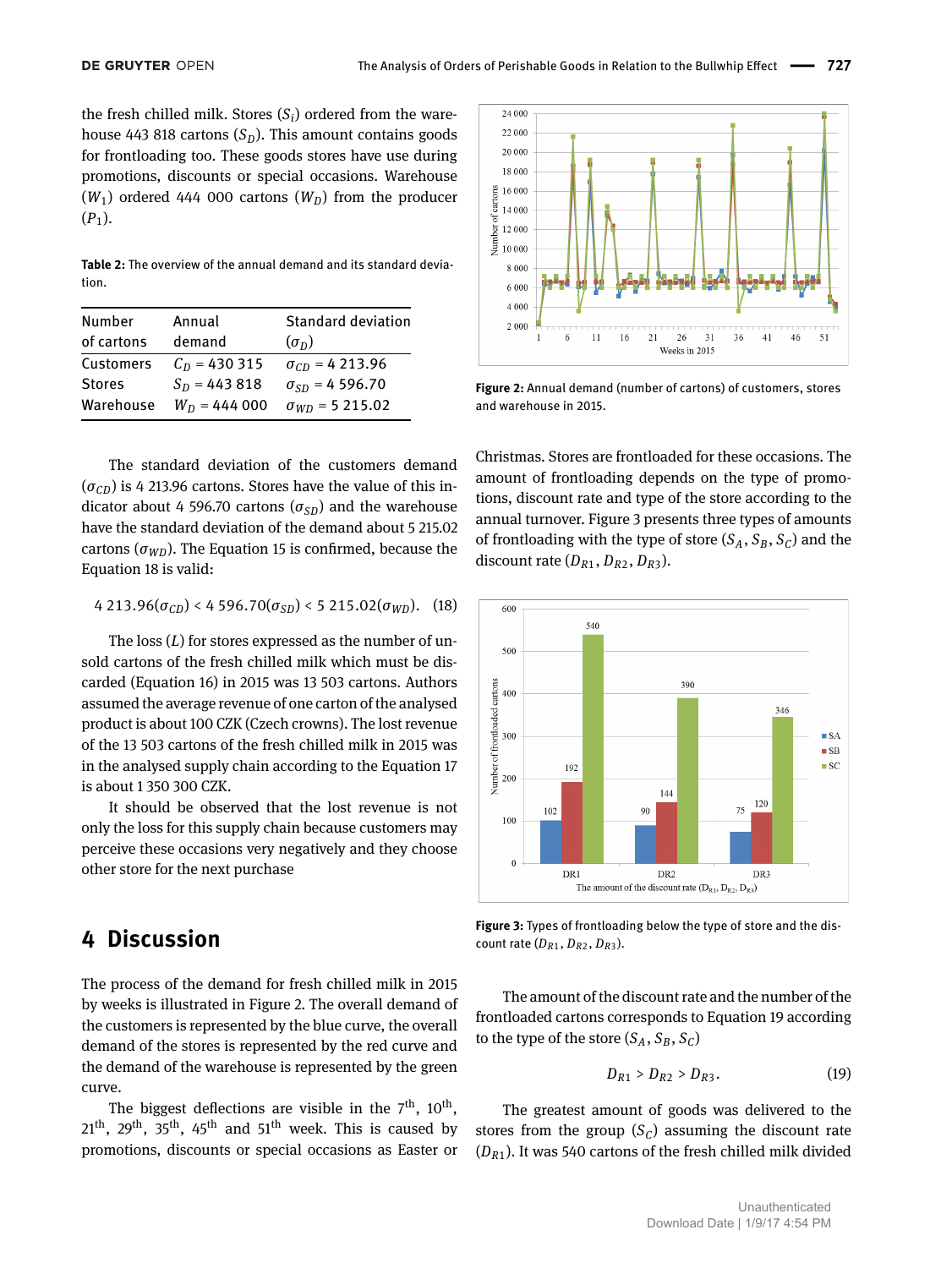into three deliveries (240, 180 and 120 cartons). Every promotion is planned in advance. It is decisive for every members of the fresh food supply chain.

The bullwhip effect is a distribution problem, when forecast of demand is not correct. Each member of distribution chain is ordering more goods then is real demand and inventory is increasing. This phenomenon is very problematic for every participating member especially in the food supply chain. This case study was focused on the fresh chilled milk in the real food supply chain. Authors confirmed the phenomenon of the bullwhip effect, standard deviation of demand had increasing character and it affected all members of distribution channel. It is crucial information in the supply chain of perishable goods. Expiration of the fresh chilled milk is about seven days from production, but customers require fresh products, especially vegetables. The durability of any kind of vegetables is only 24 hours after delivery to the store.

# **5 Conclusion**

Authors studied the existence of the bullwhip effect in a real supply chain of the food industry. Authors compared this phenomenon between four members of the mentioned supply chain, there are: customers, stores and warehouse. The standard deviations of the demand increase from the customers to warehouse and affected all members of distribution channel. Authors confirmed the existence of the bullwhip effect in this chain.

Generally, the issue of the customer service level and availability of the goods is crucial for the customers and stores, but it is very hard to find the equilibrium between possibilities of the stores and customer requirements. This statement is particularly true in the fresh food industries (perishable goods). The maximum effort to satisfy the requirements of the customers can cause losses in the supply chain.

**Acknowledgement:** The work was created in connection with the scientific research project of the University of Pardubice no. SGS\_2016\_008. The authors are grateful for their support.

# **References**

<span id="page-4-0"></span>[1] Shao J., Dong S., Wu L., Ma T., Wang D., Research Review on Bullwhip effect Controlling Methods in a Supply Chain under Uncertainty Environments, In: 3rd IEEE Conference on Industrial Electronics and Applications, 2008, 1803-1808

- <span id="page-4-1"></span>[2] Majercak P., Majercakova E., Nedeliakova E., Management of optimization in logistics leads to savings in transport costs, In: V. Ostaševičius (Ed.), Proceedings of the 18<sup>th</sup> International Conference on Transport Means (23-24 October 2014, Kaunas, Lithuania), Kaunas Technologija, 2014, 364-367
- <span id="page-4-2"></span>[3] Wang X., Disney S.M., The bullwhip effect: Progress, trends and directions, European J. of Operational Research, 2016, 250, 691- 701
- <span id="page-4-3"></span>[4] Forrester J.W., Industrial dynamics – a major break-through for decision making, Harvard Business Review, 1958, 36, 37-66
- <span id="page-4-4"></span>[5] Blinder A.S., Inventories and sticky prices: More on the microfoundations of macroeconomics, American Economic Review, 1982, 72, 334-348
- <span id="page-4-5"></span>[6] Blanchard O.J., The production and inventory behavior of American automobile industry, J. of Political Economy, 1983, 91, 365- 400
- <span id="page-4-6"></span>[7] Burbidge J.L., Automated production control with a simulation capability, IFIP Working Paper, 1984, 5-7
- <span id="page-4-7"></span>[8] Caplin A.S., The variability of aggregate demand with (S, s) inventory policies, Econometrica, 1985, 53, 1396-1409
- <span id="page-4-8"></span>[9] Blinder A.S., Can the production smoothing model of inventory behavior be saved?, Quarterly J. of Economics, 1986, 1001, 431- 454
- <span id="page-4-9"></span>[10] Kahn J., Inventories and the volatility of production, American Economics Review, 1987, 77, 667-679
- <span id="page-4-10"></span>[11] Ohno T., Toyota production system: beyond large-scale production, Oregon, Portland, Productivity Press, 1988
- <span id="page-4-11"></span>[12] Schisgall O., Eyes on tomorrow: the evolution of Procter & Gamble, New York, J.G. Ferguson, 1981
- <span id="page-4-12"></span>[13] Lee L.H., Padmanabhan V., Whang S., Information Distortion in a Supply Chain: The Bullwhip Effect, Management Science, 1997, 43, 546-558
- <span id="page-4-13"></span>[14] Nekutova M., Svadlenka L., Kudlackova N., The principle of creating a warehouse network under the effect of globalization trends, In: Carpathian Logist. Congr. (24-26 September 2014, Podbanské, Slovakia), Technicka Univerzita v Kosiciach, 2014, 1-6
- [15] Siroky J., Cempirek V., Gasparik J., Transport Technology and Control, Brno, Tribun EU, 2012
- <span id="page-4-14"></span>[16] Riha Z., Sousek R., Allocation of Work in Freight Transport, In: V. Ostaševičius (Ed.), Proceedings of the 18<sup>th</sup> International Conference on Transport Means (23-24 October 2014, Kaunas, Lithuania), Kaunas Technologija, 2014, 347-350
- <span id="page-4-15"></span>[17] Cho I., Perishable durable goods, Economics Working Papers, 2007, 77, 1-27
- <span id="page-4-16"></span>[18] Kubasakova I., Kampf R., Stopka O., Logistics information and communication technology, Communications, 2014, 16, 9-13
- <span id="page-4-17"></span>[19] Nielsen L.B., Mitchell F., Nřrreklit H., Management accounting and decision making: Two case studies of outsourcing, Accounting Forum, 2015, 39, 64-82
- <span id="page-4-18"></span>[20] Krile S., Kezic D., Self-Management Principles in Autonomic Service Architecture Suported with Load Balancing Algorithm, Automatika, 2010, 51, 193-204
- [21] Fedorko G., Weiszer M., Use of PLM software in logistics, In: Carpathian Logist. Congr., (9-11 December 2013, Cracow, Poland), TANGER LTD., 2014, 284-288
- [22] Blinder A.S., Maccini L.J., Taking stock: a critical assessment of recent research on inventories, J. of Economic Perspectives, 1991, 5, 73-96